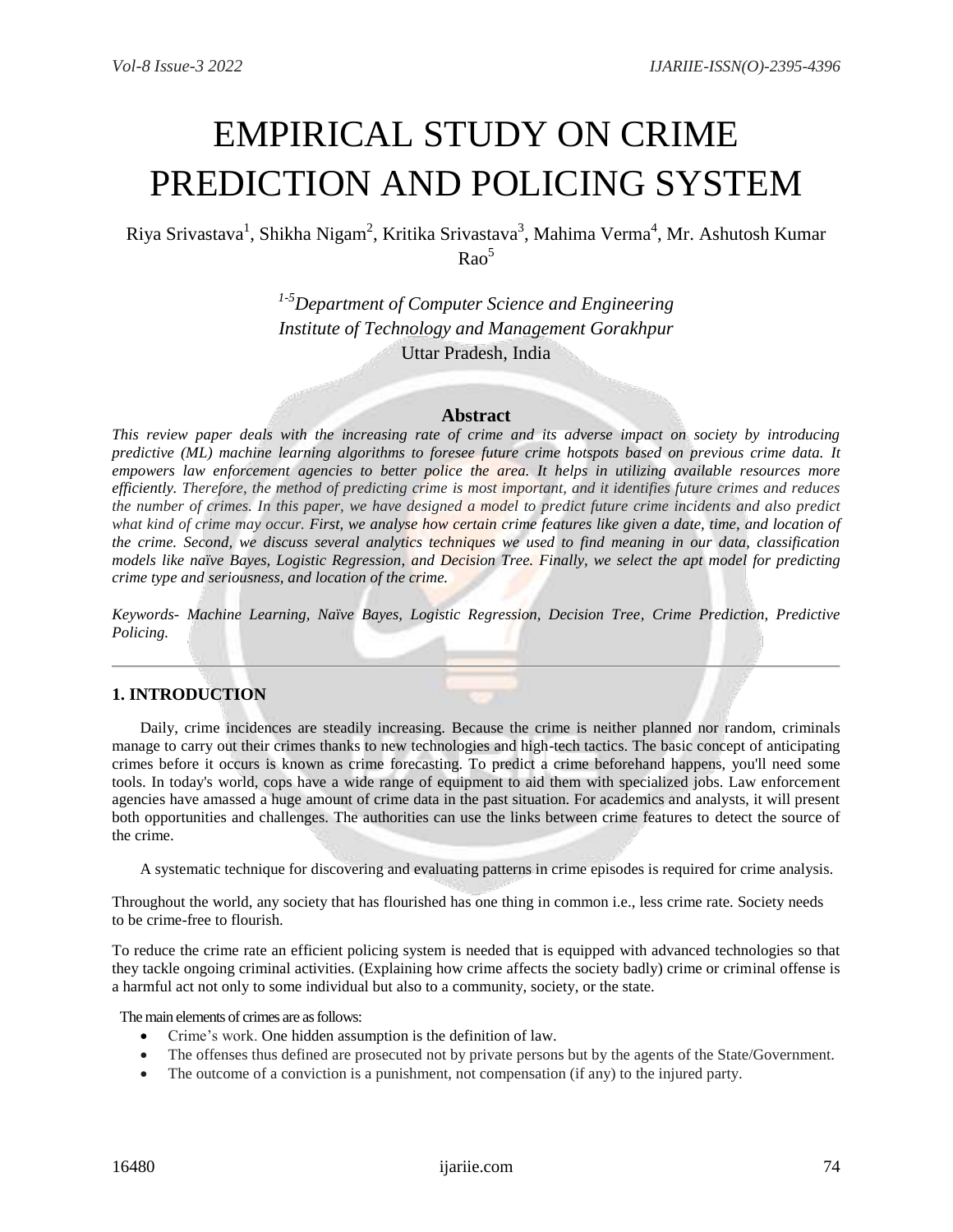Hinder developments in society. It leads to the death of 6 people and the defacement of their property. It increases the costs of living for individuals within the society.

Crime can be reduced by implementing two ways.

- 1- To make the society aware of crime in their surroundings, so that they could protect themselves before some crime happens to them.
- 2- By equipping the police with a better policing system. It will be very helpful if they could predict the crime beforehand by analyzing the crime pattern in the area.

This will also decrease the huge load on the judicial system and courts which leads to a long delay in prosecution. Courts won't be overloaded with cases. It aims to propose an improved technology for criminal prediction to provide the police with rich sources of information and intelligence that can be used to predict and prevent crime incidents. The main goals are to provide accurate results quickly which can be helpful for the government officials to identify criminals and crime-prone areas. This paper, therefore, aims to apply Naive Bayes techniques that have been developed for Crime-hotspot Prediction.



### **2. LITERATURE REVIEW**

Tayla proposed an approach for crime detection and criminal identification in India by using data mining [1]. It is divided into six modules, which include: data extraction, Google Map representations, data pre-processing, WEKA implementation, classification, and clustering.

K-means clustering was used by them for analyzing crime detection. It generates two crime clusters based on similar crime attributes. Then WEKA was used for crime validation of their results, while KNN classification was used for criminal identification and prediction. The crime-analysis related work covers visualization methods [2, 3, 4], statistical methods [5, 6, 7], supervised [8, 9], and unsupervised [9, 10] learning techniques. The main purpose of this work is to identify and sort the text into natural images. It uses a text-classification engine to filter out series with low classification confidence scores. [11]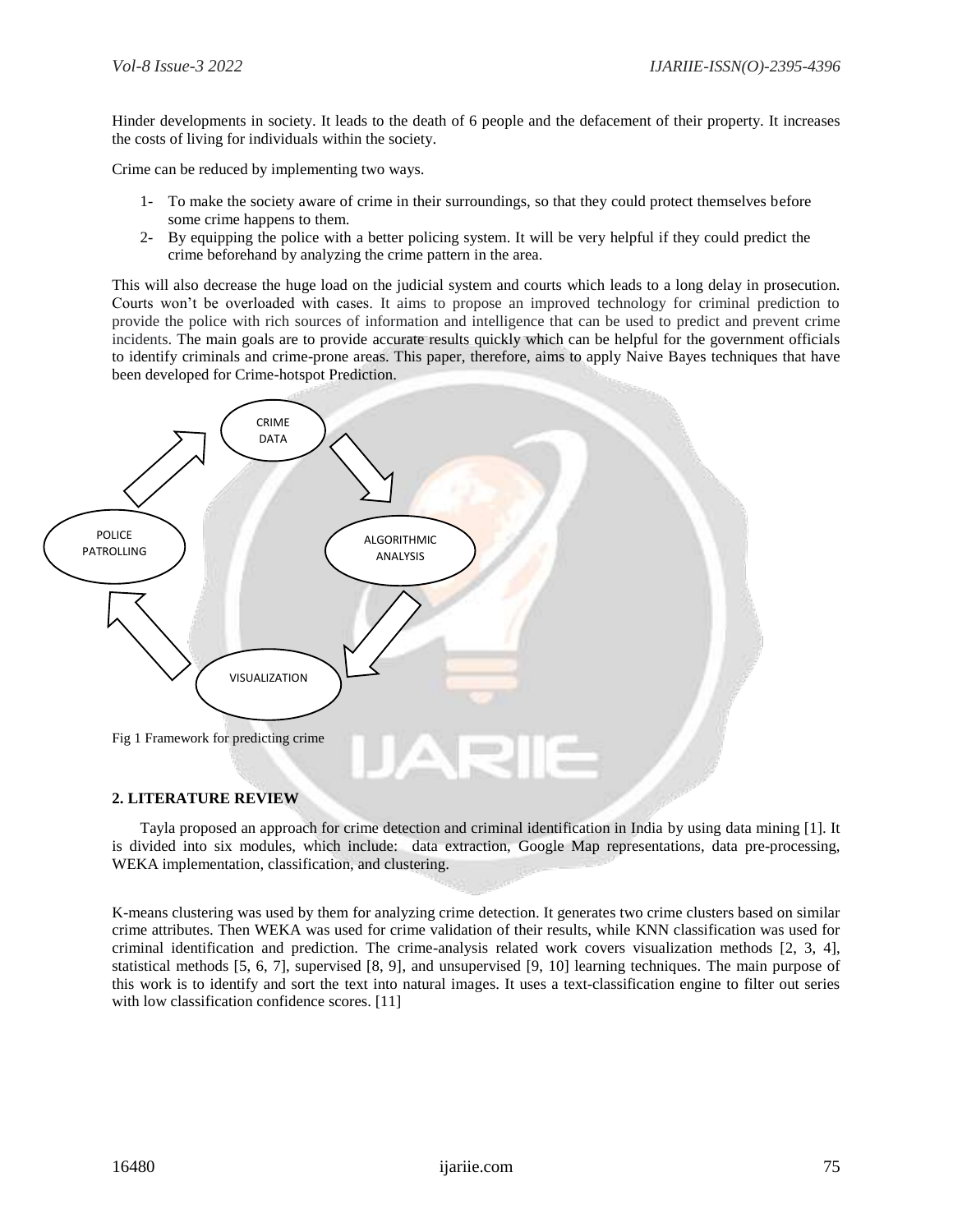Authorized entities only provide limited access to incident-level data. For example, the date and location of events and criminal information, due to the potential for misuse of published information and breach of personal fact. Such as the Atlanta Police Department hides criminal-related information that has to be kept confidential for security issues.

Ajay Bazil Issac, C.P. Chaithanya, N. Manohar, C.P. Chaithanya, C.P. Chaithanya, C.P. Chaithanya, C.P. Chaithany proposed a text detection technique for identifying places in a photograph where there is text. Text detection and categorization in natural images are critical for various types of computer vision applications, such as optical character recognition, distinguishing between machine and human inputs, and spam detection.

In a Chinese town, Chen et alia proposed an auto-regressive coordinated shift toward a normal model for here and now crime expectations. For forecasting future events, the model used a well-known time series analysis technique.

In Salinas, Shingleton JS et al. introduced a method that used a multivariate analysis technique to predict three types of crimes: cruelty, arson, and homicide. They employed a conventional statistical procedure in California, including negative binomial, Poisson regression, and regression models. The results of the experiment performed for all three models shows that they perform similarly. Poisson regression models and Negative binomial regression, on the other hand, need the assumption that data traces the Poisson distribution. If the data cannot be fitted using a Poisson distribution, common minimum squares will suffice.

Shiju Sathyadevan, Deva M.S, suggested that the rate of crime is steadily growing. Because crime is neither random nor systematic, it is impossible to foresee. Modern technologies and high-tech approaches also aid criminals in committing their crimes.

Policymakers and law enforcement organizations all over the world are struggling to discover effective measures to regulate criminal networks, according to PAC Duijn, V Kashirin. Both network resilience and network topology are known to affect the success of disruption methods. Due to the secrecy with which these illegal criminal networks operate, data-driven understanding of the success of various criminal network disruption techniques is scarce.

K. Zakhir Hussain proposed it. Crime analysis is a branch of criminology, which is a work that implies investigating and detecting crimes as well as their connections to criminals. Because of the complexity of relationships between a large numbers of datasets, criminology is an ideal topic for applying data mining techniques. The initial step in generating further analysis is to identify the characteristics of crime. The knowledge gathered through data mining is a very effective tool for detecting violent criminal behavior. The goal is to apply data mining and a simulation model to try to capture years of human experience in computer models.

According to Nishat Sharma, criminal activities influence the socioeconomic growth and quality of life in every region of the world. As a result, several governments are concerned about it, and they are employing various technological technologies to address the problem.

Kianmehr and Alhajj et al. [9] developed a computational system for use in, St. Louis, Missouri, and, Columbus, Ohio that used SVM with the k-means for clustering to forecast criminal hot spots. Due to the lack of negative instances in a variety of dataset categories contributes to this problem when using the k-means for clustering and dataset division into small sets.

Based on the varied crime rates, these divided sets are identified as either a non-hotspot class or a hotspot class with this system. A dataset is categorized as a positive category (hot spot) if the criminal offense rate records are higher than a pre-defined rate, or as a negative category if the rate is lower (non-hot spot). Their framework can be used for criminal hot spot forecasting and other types of forecasting tasks.

SVM was employed by Wang et alia to forecast criminal lapsing. Training a logistic regression and a multilayer neural network was used to analyze the SVM. Even though the SVM and multilayer impartial system both outperformed the strategic relapse plan, they both outdid it. As a result, the authors combined the three models' expectations and found the best execution.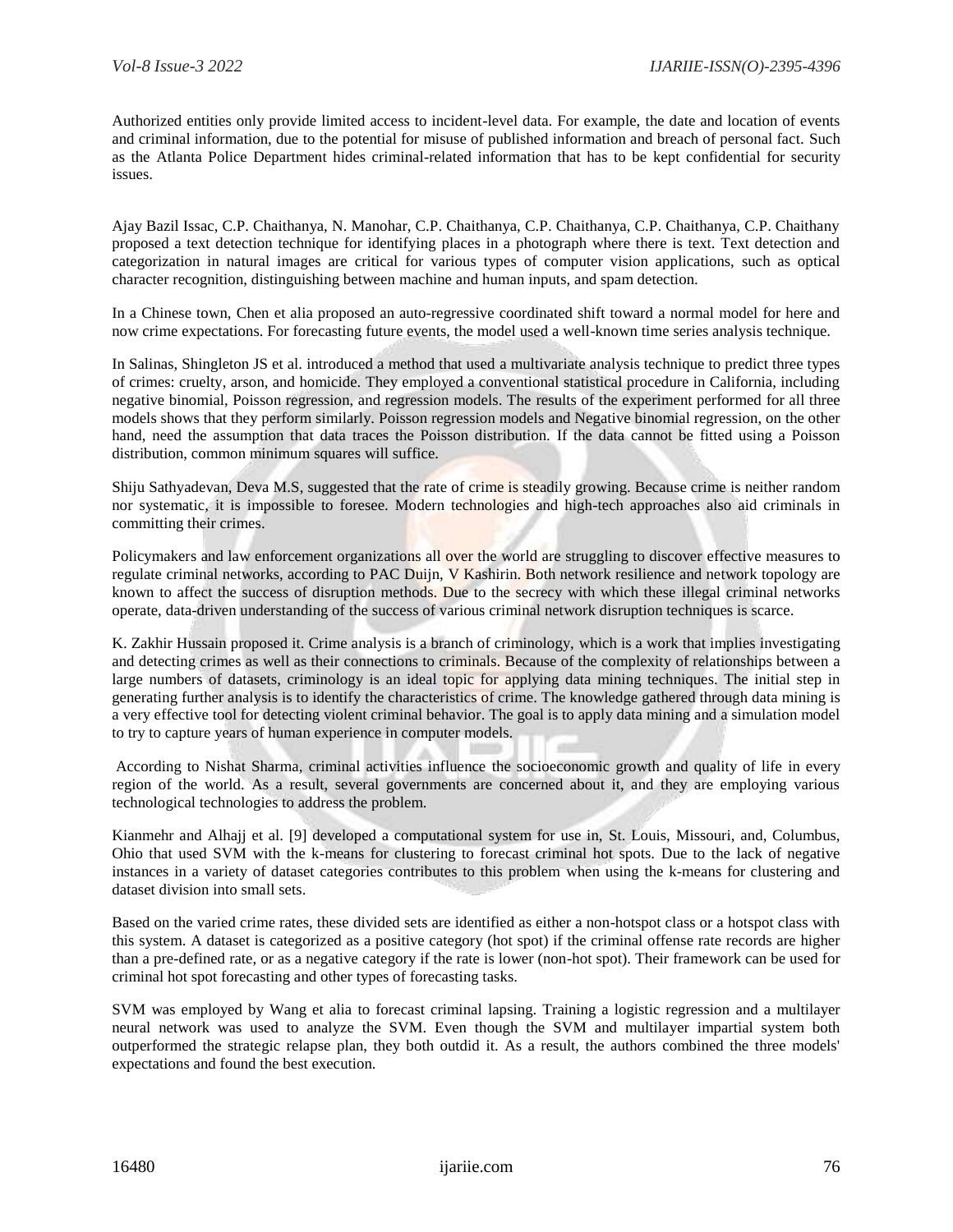"Crime Analysis and Prediction Using K-Means Clustering Technique" by Wasim A. Ali, Husam Alalloush, and Manasa K.N proposes a framework for forecasting the likelihood of a crime occurring in a city by analyzing the dataset of crime incidents and visualizing the findings on a Google map for better comprehension. It foresees the areas where the most offense will occur. This study is carried out using the K-means clustering method, which groups related objects into small clusters. This technology might be used by officers to predict criminal cases and take appropriate action to capture perpetrators.

Sivanagaleela B [2] proposed a crime analysis methodological approach for detecting crime regions called "Crime Analysis and Prediction" utilizing Fuzzy C-Mean Clusters. This technique is mainly concerned with determining where the crime might occur. The fuzzy C-Means algorithm is used to cluster the crime-related data for total knowable crimes such as abduction, burglary, murder, theft, robbery, cheating, crimes against women, etc. in the existing Naive Bayes classification system. Based on the clustering technique, this concept is effective for identifying criminal hotspots. Because crime patterns are not static, they are also detected, which aids investigators in solving the crime rate. Because it takes less time, the crime-prone zones are discovered using the fuzzy clustering technique.

"Crime Analysis and Prediction" Dr. Sarvanaguru RA and Alkesh Bharati. K [3] proposed a method that focuses on predicting crime using the attributes present in the dataset using machine learning. The information was gathered from official sites. We can forecast the crime type that might occur in a given location using a machine learning system with Python as the core. The goal is to develop a predictive model. The training and testing dataset would be used to validate the training. Depending on the accuracy, a better algorithm can be used to build the model. For crime prediction, the (KNN) K-Nearest Neighbor classification and other algorithms will be employed.

"Crime Prediction Using Machine Learning," proposed by Rahul Shah [4], and "Crime Prediction Using Machine Learning," proposed by Akash Kumar and Aniket Verma. Many experts have worked on crime rate prediction and analysis using different methods such as k-means clustering, KNN, Naive Bayes, Fuzzy c algorithm, and others. Gandhali Shinde developed a scheme "Crime Prediction Using K-Nearest Neighboring Algorithm" [5], and many experts have worked on crime rate prediction and analysis using different methods such as k-means clustering, KNN, Naive Bayes. The Naive Bayes Algorithm was determined to be one of the best strategies for predicting future crimes among all the methods tested. As a result, they developed a system that combines Bernoulli NB with linear regression.

Implementation of the "prediction-led policing business process" (Perry et alia 2013). PRECOBS are a type of software that focuses on "closest prediction." This implies that only house burglaries that may happen as a result of the initial event are expected. Only a small amount of data, largely from police records, is required for the calibration of the software as well as for predictions. As a response, collecting data is a common aspect of police activity. The approach to prediction was understandable to the police officers who used the software, and they saw it as a useful addition to their arsenal.

Countering criminal activity has been a primary concern for all governments around the world. Many studies have been conducted to identify signs and evaluate crime patterns in an attempt to prevent them from happening again..

A study has been done to see whether there is a link between criminal activity and socioeconomic characteristics.

Some researchers examined mobile network infrastructure and concluded that it may be utilized to anticipate crime hot locations in London.

Sojayee et. al. used a several techniques, with the KNN algorithm outperforming the others, with a prediction accuracy of 89.50 percent.

Wang et alia [16] suggested an algorithm for detecting criminal trends perpetrated by an individual or a group of individuals.

Sadhana and Sangareddy [13] suggested that social networks may be misused as a prospective indicator of criminal behavior. They used Twitter data with sentiment analysis to forecast crime in real-time.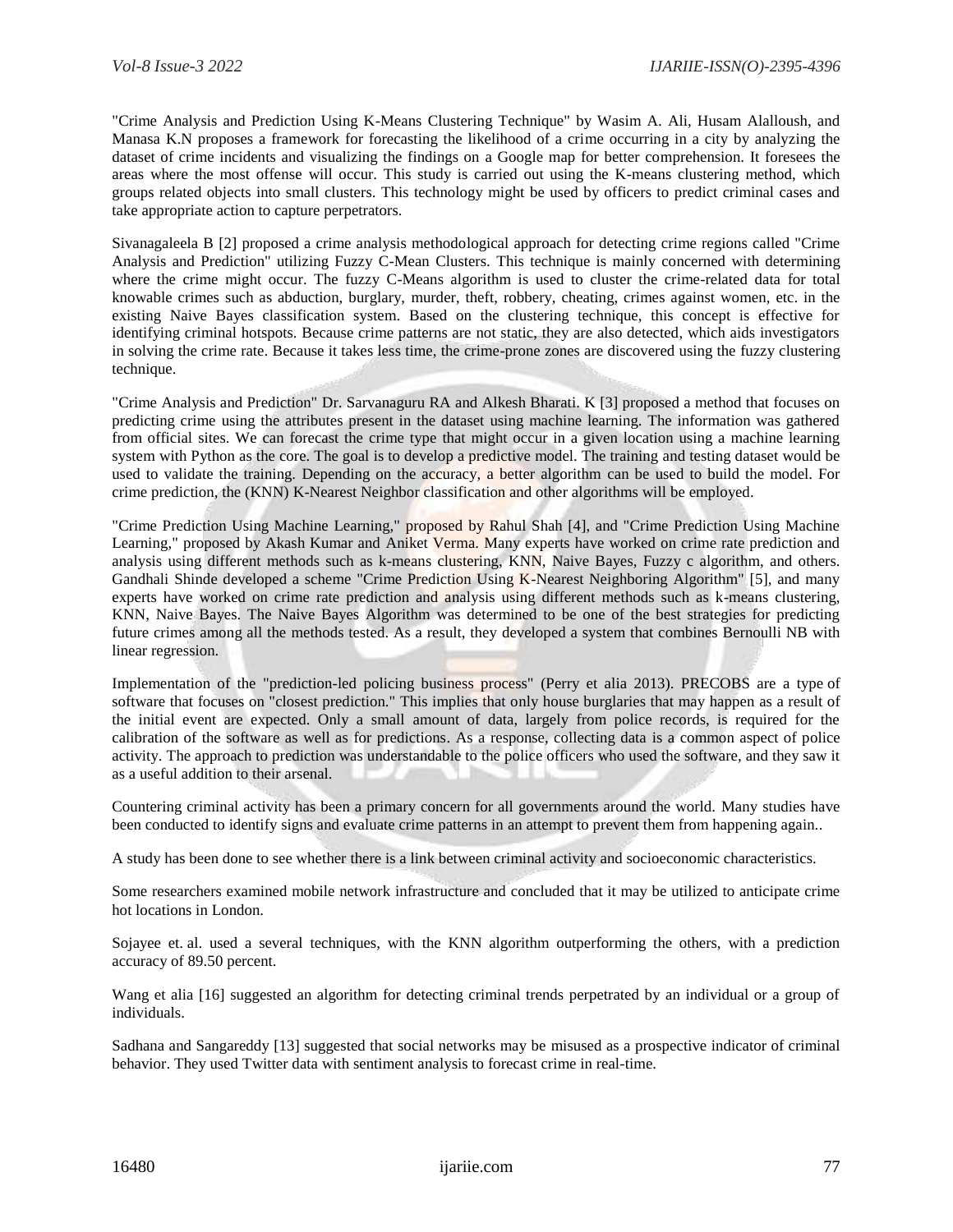Toppireddy, Saini, and Mahajan use geo-location information to visualize and predict the next likely crime location, whereas two prior studies used document attributes as the data for analyzing and predicting crime..

Hakim et. al. used TF-IDF to create a lexicon to classify Indonesian news [8]. They acquired 7500 news items, each of which is divided into 500 categories.

Wongso et al. [9] attempt to combine various categorization algorithms. They mix (SVD) Singular Value Decomposition and three forms of Nave Bayes with TF-IDF implementation in their research. According to their findings, combining Multinomial Nave Bayes and TF-IDF yields 98.2 percent accuracy, which is the greatest among other combinations.

The majority of prior works on crime analysis have only focused on the most accurate and efficient method of crime prediction. Our research will be focused on determining the best accurate data mining strategy for acquiring criminal data from various categories on the internet. As a result, future academics and police officers will have access to more relevant and up-to-date crime data. In comparison to earlier studies, this study presents a comparison of the approaches used to classify Indonesian news.

There are numerous crime data mining approaches, including regression, classification, and clustering, according to studies. Depending on the kind of data provided, the training set, and the testing set, each method is employed in different contexts.

This section outlines some of the successful crime prediction systems developed by other researchers.

Wang et alia created the (HOT)Hotspot Optimization Tool, a crime-hotspot mapping tool that applies spatial data mining to the field of hotspot mapping. It can capture the differences between two classes in a spatial dataset [3]. HOT was able to precisely map the crime hotspots in a north-eastern city in the United States as part of the study.

| S No. | Name of the method system | Performance Metric | Optimization                      |
|-------|---------------------------|--------------------|-----------------------------------|
|       | Decision Tree             | Binary tree        | Greedy search over a<br>tree      |
|       | Naïve Bayes               | Bayes theorem      | <b>Bayesian</b>                   |
| 3     | Logistic Regression       | h (weighted sum)   | Iterative, system of<br>equations |

Table1. Machine Learning Algorithms

### **3. CONCLUSION**

This research work was done to compare different algorithms of machine learning and identify the most efficient algorithms. Logistic regression demonstrated optimal performance for all test cases compared to Naive Bayes and Decision Trees. It exhibits better F-measurement, sensitivity, precision, and specificity than Naïve Bayes and Decision Tree algorithms. Logistic regression and Naïve Bayes being a supervised machine learning algorithm gives better results. Crime is a common social problem that affects the quality of life and economic development of society. With the rise in crimes, law enforcement agencies are demanding advanced systems and new approaches to improve crime analysis and better protect their communities. With the increase in crime, laws enforcement agencies are continuing to demand advanced systems and new approaches to improve crime analytics and better protect their communities. This work proposes a crime event foresee strategy by comparing different models.